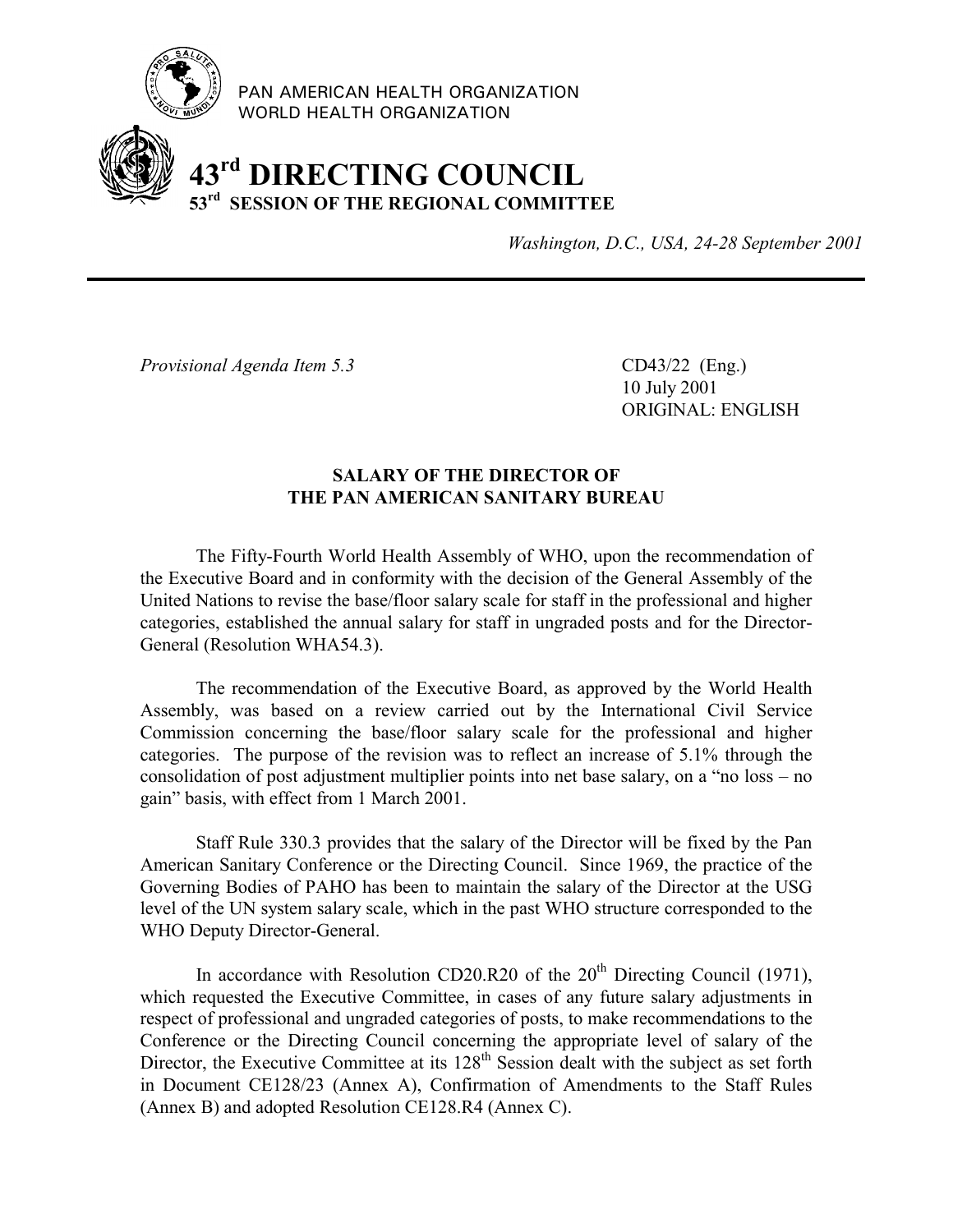CD43/22 (Eng.) Page 2

After considering the matter, the Directing Council may wish to adopt a resolution along the following lines:

#### *Proposed Resolution*

# *THE 43rd DIRECTING COUNCIL,*

Considering the revision made to the base/floor salary scale for the professional and higher-graded categories of staff, effective 1 March 2001;

Taking into account the decision by the Executive Committee at its 128<sup>th</sup> Session to adjust the salaries of the Deputy Director and Assistant Director (Resolution CE128.R4);

Having noted the recommendation of the Executive Committee concerning the salary of the Director of the Pan American Sanitary Bureau (Resolution CE128.R4); and

Bearing in mind the provisions of Staff Rule 330.3,

#### *RESOLVES:*

To establish the annual net salary of the Director of the Pan American Sanitary Bureau at US\$ 113,762 (dependency rate) and \$102,379 (single rate), effective 1 March 2001.

Annexes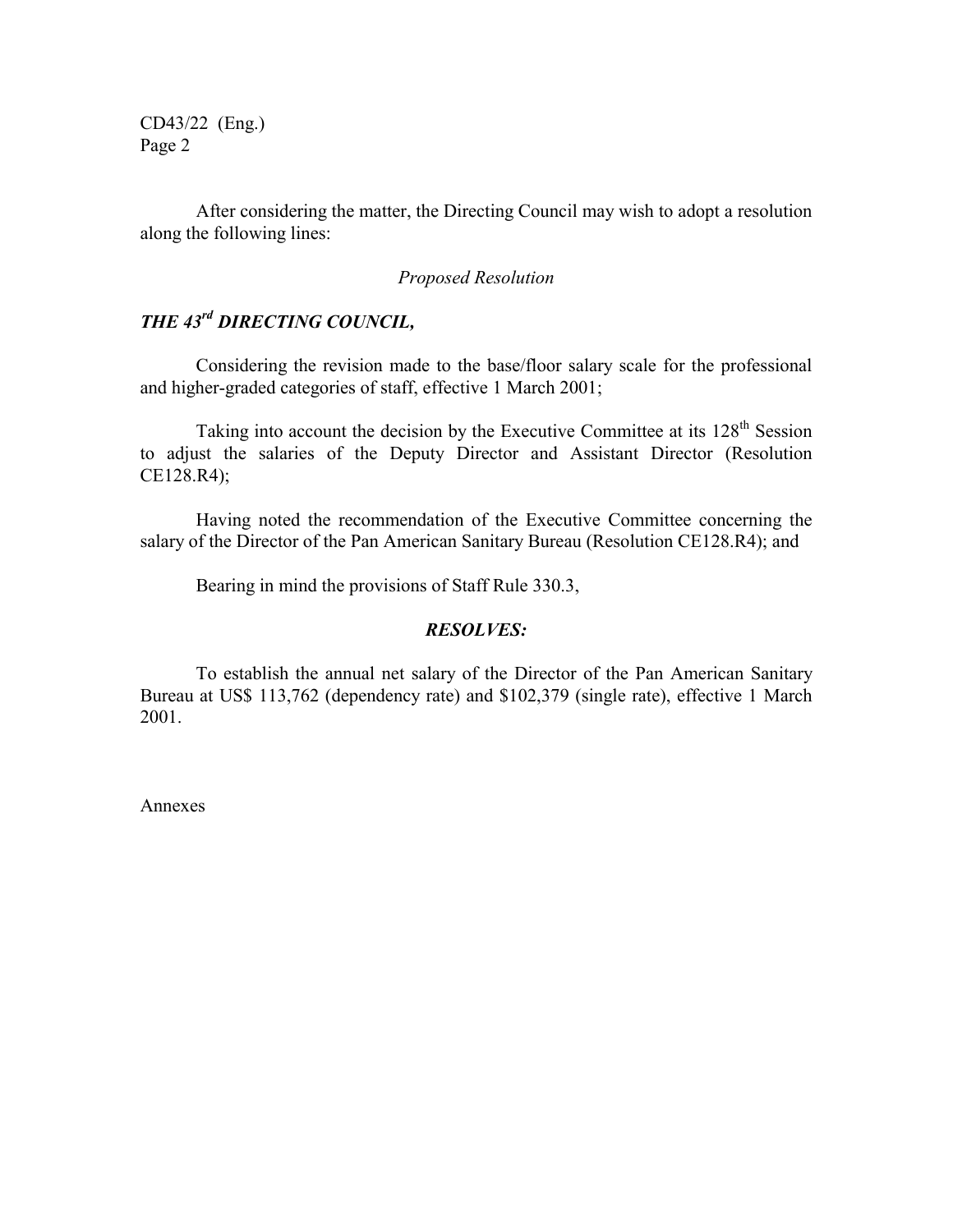



**128th SESSION OF THE EXECUTIVE COMMITTEE**

*Washington, D.C., USA, 25-29 June 2001*

*Provisional Agenda Item 6.1* CE128/23 (Eng.)

15 March 2001 ORIGINAL: ENGLISH

## **AMENDMENTS TO THE PASB STAFF RULES**

In accordance with the provisions of Staff Rule 020, the Director submits to the Executive Committee, as an annex to this document and for its confirmation, the amendments to the Staff Rules made since the Committee's 126th Session.

These revisions are in line with those adopted by the Executive Board of the World Health Organization at its 107th Session (Resolutions EB107.R9, EB107.R11, EB107/15 Add. 1 and EB107/16 Add. 1) and are in compliance with paragraph 2 of Resolution CE59.R19 adopted by the Executive Committee at its 59th Session (1968), which requested the Director to continue to introduce changes deemed necessary to maintain close similarity between the provisions of the Staff Rules of the Pan American Sanitary Bureau (PASB) and those of the World Health Organization (WHO).

The amendments presented in sections 1 and 2 result from decisions taken by the United Nations General Assembly at its fifty-fifth session on the basis of recommendations made by the International Civil Service Commission (ICSC), in accordance with United Nations common system arrangements. The amendments implement the results of periodic updates by the Commission, based on established methodologies. The annex to this document contains the text of the amended Staff Rules. The effective date of these changes is 1 March 2001. The additional costs under the regular budget will be absorbed under the appropriate allocations for the 2001– 2002 program budget.

The amendments in section 3 result from decisions taken by the Executive Board of the World Health Organization at its 107th Session (Resolution EB107.R11). The effective date of these changes is 1 January 2001.

The Executive Committee is invited to consider a draft resolution which confirms the amendments contained in this document, modifies the remuneration of staff in ungraded posts, and recommends to the 43rd Directing Council a modification in the remuneration of the Director of PASB.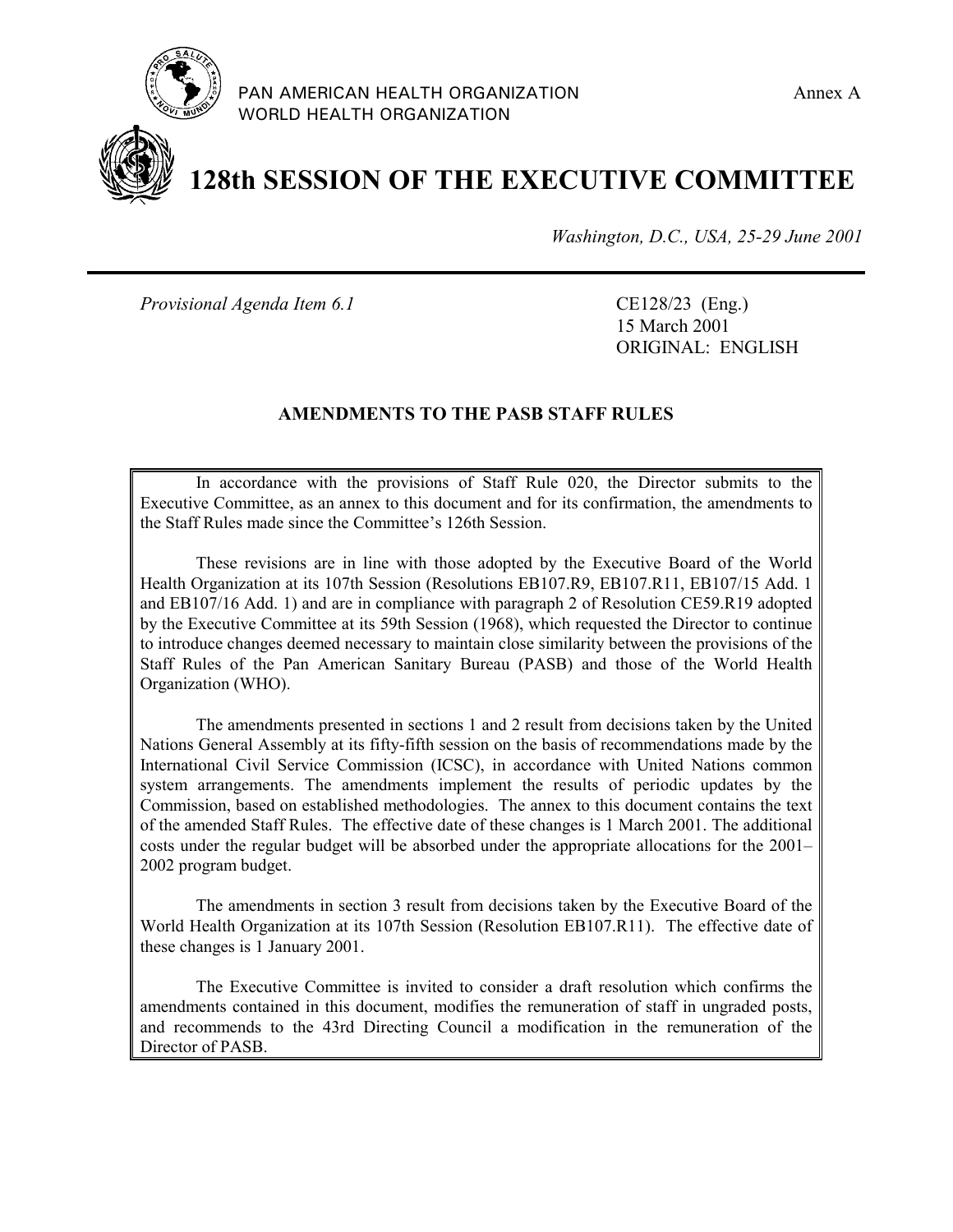## **CONTENTS**

| $\mathbf{1}$ | Schedule of Salaries for the Professional and Higher-graded                                              |  |  |  |  |  |  |  |  |
|--------------|----------------------------------------------------------------------------------------------------------|--|--|--|--|--|--|--|--|
| 2            | Salaries of the Deputy Director, Assistant Director,                                                     |  |  |  |  |  |  |  |  |
| 3.           | Amendments to the Staff Rules Resulting from Amendments to WHO's<br>3.1<br>3.2<br>33<br>34<br>3.5<br>3.6 |  |  |  |  |  |  |  |  |
| 4.           |                                                                                                          |  |  |  |  |  |  |  |  |

Annex: Text of the Amended Staff Rules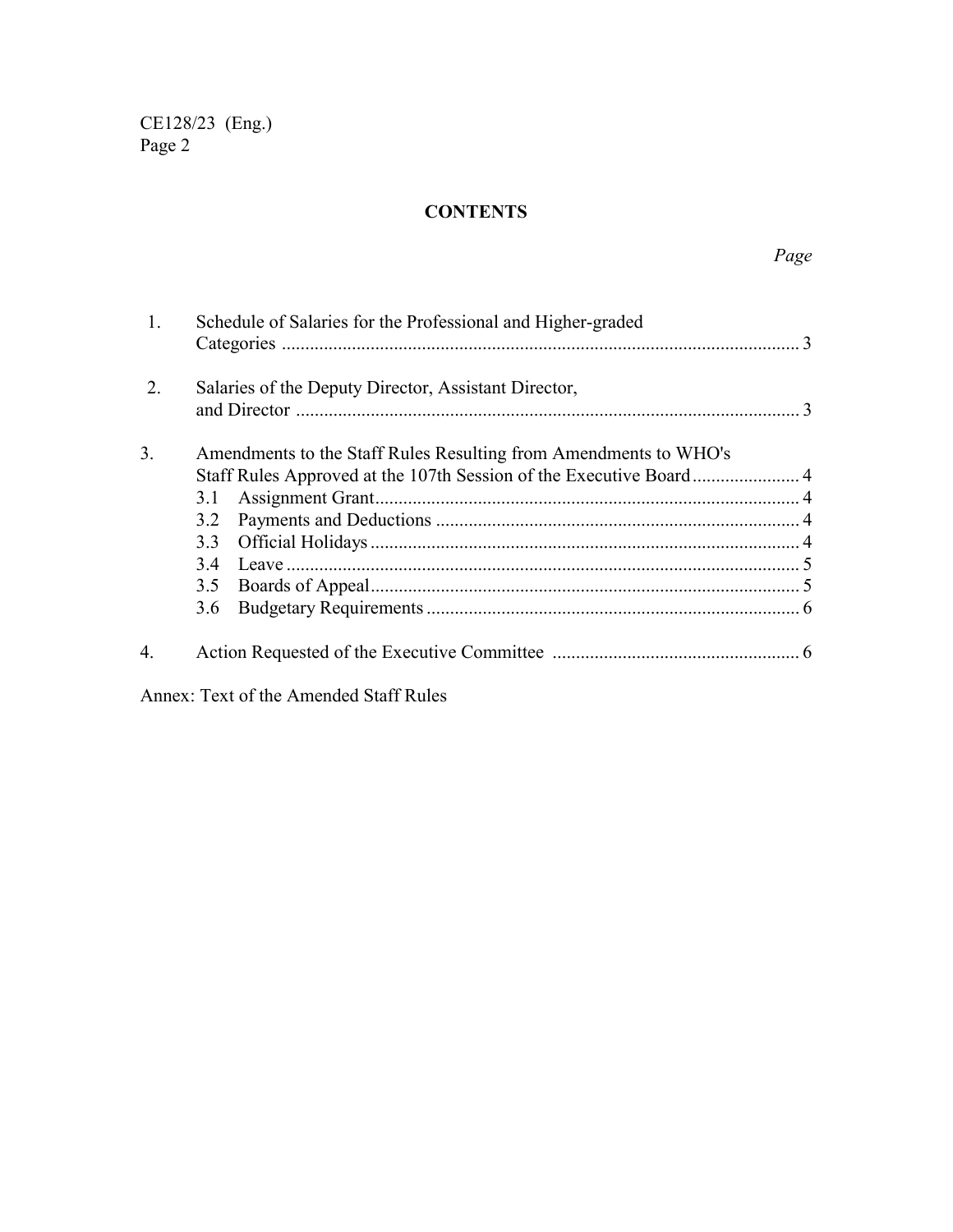#### **1. Schedule of Salaries for the Professional and Higher-graded Categories**

The United Nations General Assembly approved, with effect from 1 March 2001, (a) a revised base/floor salary scale for professional and higher-graded categories, incorporating an increase of 5.1% through the consolidation of post adjustment classes into the net base salary, on a "no-loss no-gain" basis, and (b) an increase in dependency allowances of 11.89%, as of 1 January 2001.

Staff Rules 330.2 and 340 of the Pan American Sanitary Bureau (PASB) have been modified accordingly.

#### **2. Salaries of the Deputy Director, Assistant Director, and Director**

As a consequence of the revision of the base/floor salary scale for professional and higher-graded categories described above, modifications in the salaries of the posts of Deputy Director, Assistant Director, and Director should also be made.

Since 1962 it has been the policy of the Executive Committee to set the salary of the Deputy Director at the level of other WHO Regional Directors and that of the Assistant Director at US\$ 1,000 less.

Considering that PASB Staff Regulation 3.1 states: "The salaries for the Deputy Director and Assistant Director shall be determined by the Director of the Bureau with the approval of the Executive Committee," the Committee may wish to follow this practice and adjust the annual net salary of the Deputy Director to \$104,341 per annum at dependency rate and \$94,484 per annum at single rate, effective 1 March 2001, and that of the Assistant Director to \$103,341 per annum at dependency rate and \$93,484 per annum at single rate, effective 1 March 2001.

The 20th Directing Council, in operative paragraph 2 of Resolution CD20.R20, requested "the Executive Committee, in case of any future adjustments in respect of professional and ungraded categories of posts, to make recommendations to the Conference or the Directing Council concerning the appropriate level of the salary of the Director."

Since 1969, the practice of the Governing Bodies of PAHO has been to maintain the salary of the Director at the Under Secretary-General level of the UN system salary scale, which in the past WHO structure corresponded to the WHO Director-General.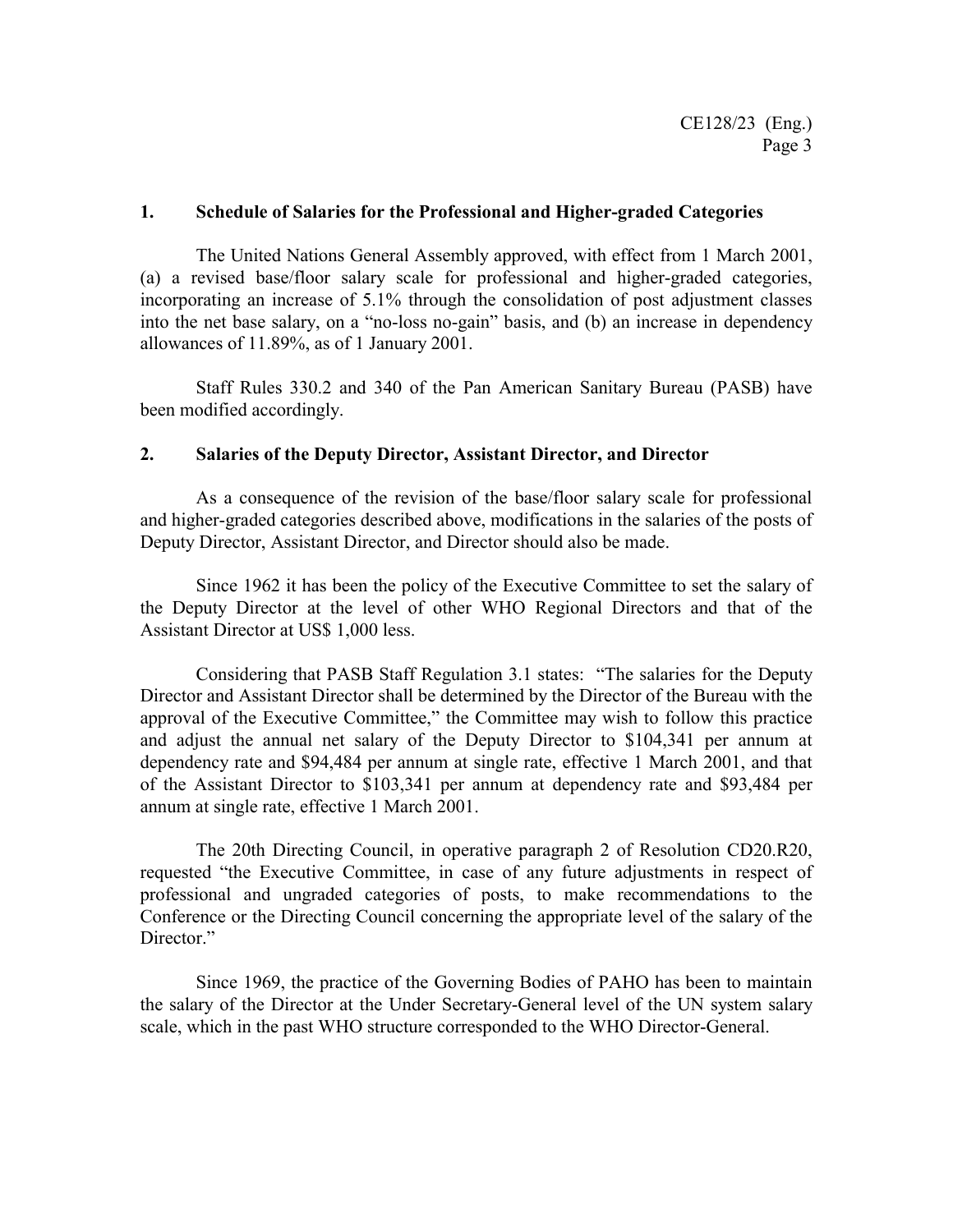The Executive Committee, in following this guide, may wish to recommend to the 43rd Directing Council that it adjust the annual salary of the Director to \$113,762 per annum at dependency rate and \$102,379 per annum at single rate, effective 1 March 2001.

The above changes are also on the basis of the "no-loss, no-gain" formula.

## **3. Amendments to the Staff Rules Resulting from Amendments to WHO's Staff Rules Approved at the 107th Session of the Executive Board**

In accordance with Staff Regulation 12.2, the Director submits to the Executive Committee for confirmation, the following amendments that he has made to the Staff Rules since the 126th Session:

## **3.1** *Assignment Grant*

An editorial change is introduced to Staff Rule 365 in order to reflect actual practice and thus remove possible ambiguity.

#### **3.2** *Payments and Deductions*

The purpose of the amendments is, firstly, to ensure equitable treatment of staff in view of possible administrative delays in classification and to permit enforcement of Article I of the Staff Regulations (Duties, Obligations, and Privileges), in particular 1.9. It is intended that deductions for third party indebtedness would relate to family obligations as an indication that it is unacceptable for PAHO staff members to neglect family and child support obligations. This amendment is in line with United Nations rules and practice, whereby since 1998 deductions are made from a staff member's salary in cases of noncompliance with family and child support obligations. Staff Rule 380 has been amended accordingly.

## **3.3** *Official Holidays*

Official holidays in the United Nations common system range from 9 to 11 days per year; in 1998, the United Nations increased the number of official holidays from nine to 10 days. It is proposed that PAHO align itself with WHO and the United Nations. Except as otherwise decided by the Director, 10 official holidays shall be fixed following, as far as practicable, the most commonly observed holidays in the locality.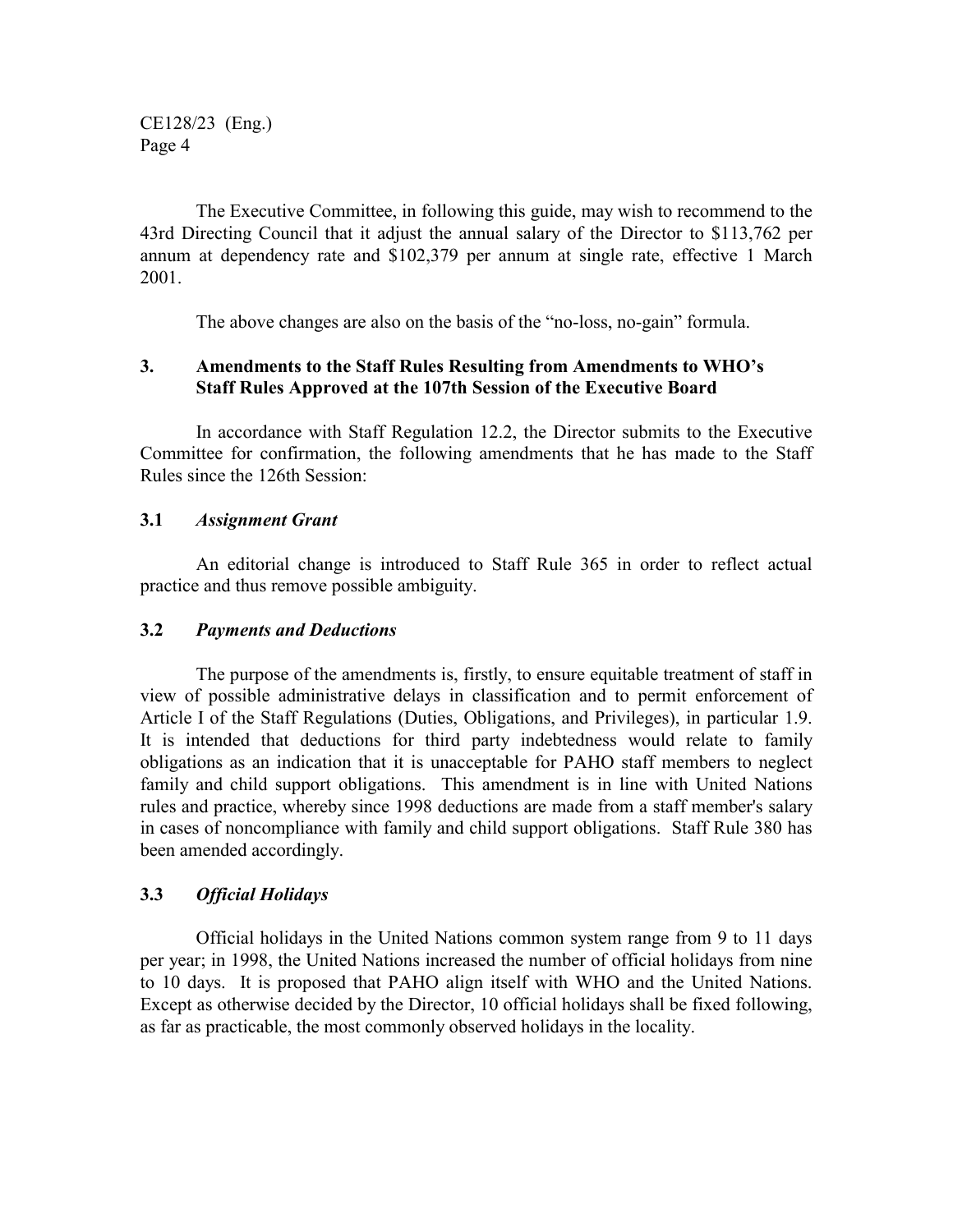## **3.4** *Leave*

The following amendments flow from recommendations made in the strategic framework for management of human resources, in relation to WHO's work-life policy, which reflects the "work/family" policy agenda adopted in 1995 by the executive heads of the organizations of the United Nations system. The proposals include such subjects as special leave related to adoption, parenting, and family emergencies. The text of the current and proposed Staff Rules is contained in the Annex.

- (a) Staff Rule 650 has been amended expressly to provide more flexibility within the current special leave provisions to allow staff members to request special leave in the event of death of a close relative or adoption of a child. Adoption leave is a practice in the United Nations common system, and compassionate leave is granted by most organizations of the system.
- (b) Staff Rule 740 has been amended to enable staff members to use the current seven days of uncertified sick leave to attend to serious family-related emergencies. This aligns PAHO with the practice of the United Nations and a number of other organizations of the system, based on a recommendation made by the Consultative Committee on Administrative Questions (CCAQ) in 1997.
- (c) Staff Rule 760 has been amended to introduce the entitlement of paternity leave for staff members for a period of up to five days, in order to support the participation of fathers in family care. It is also proposed that when both parents are staff members of PASB, any unused portion of maternity leave to which the mother would have been entitled may be used by the father of the child. Shared maternity leave recognizes the dual and complementary roles of both parents at work and in the family and is current practice in the United Nations system.
- (d) Staff Rule 820 has been amended to provide greater flexibility to the Director regarding reasons for authorizing travel. The intent is to give nursing mothers the option of taking breast-feeding infants with them on duty travel at the Organization's expense, provided the infant is less than two years of age. This Staff Rule change aligns PAHO with United Nations Staff Rules and the current practice of UNICEF, with which WHO has launched a joint breast-feeding policy.

## **3.5** *Boards of Appeal*

The Director-General (WHO) has the authority to appoint two members and four alternates to serve on the headquarters Board of Appeal (Geneva). Experience has shown that an increase in the membership has helped to deal expeditiously with appeal cases. In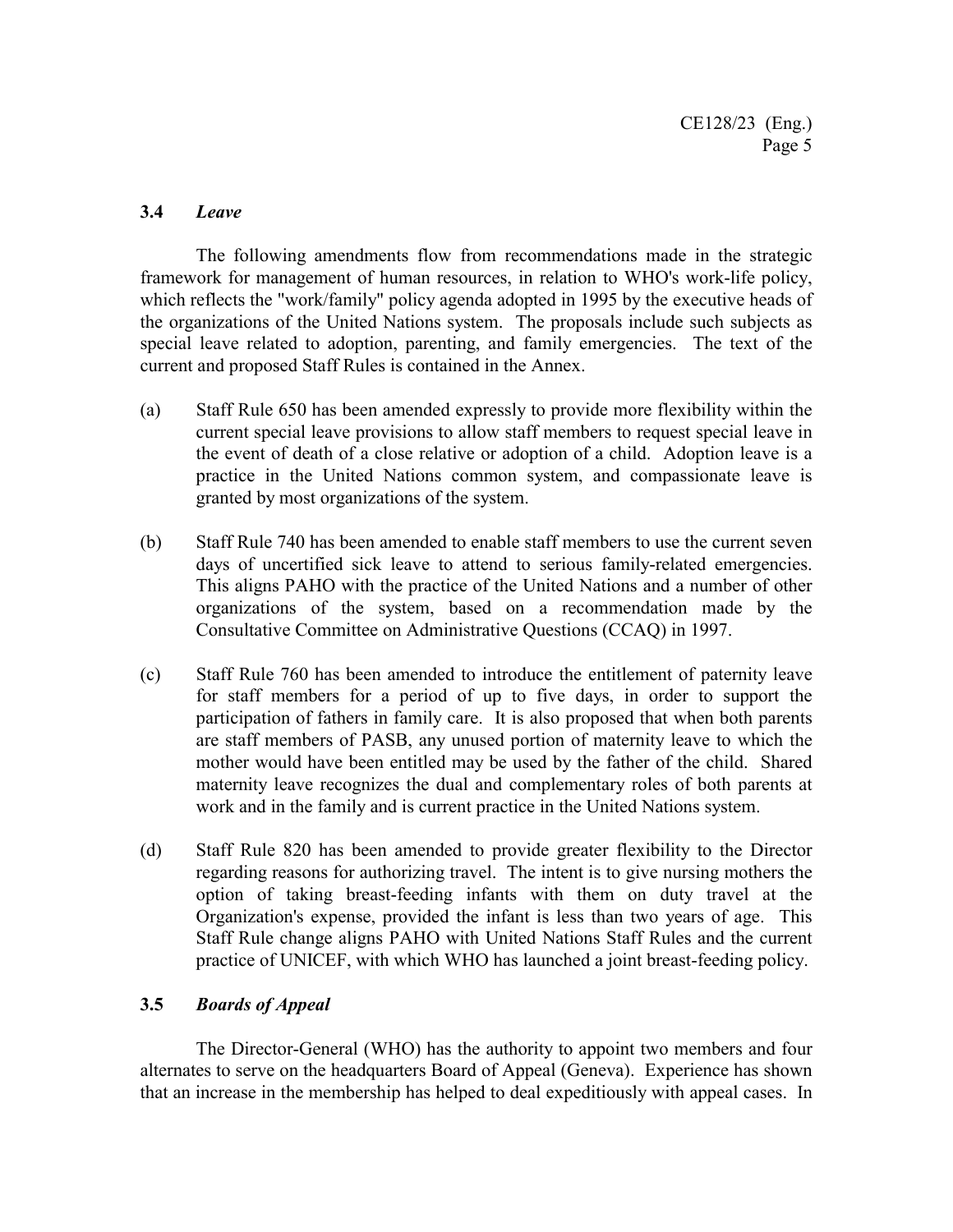consultation with the Staff Committee, the list of members appointed by the Director-General has been increased from two to four, and the alternates from four to eight. Staff Rule 1230 has therefore been amended to reflect current practice.

## **3.6** *Budgetary Requirements*

The financial requirements in the 2000-2001 biennium under the regular budget are minimal and will be met from the appropriate allocations.

#### **4. Action Requested of the Executive Committee**

In the light of these revisions the Committee may wish to consider the following:

## *Proposed Resolution*

## *THE 128th SESSION OF THE EXECUTIVE COMMITTEE,*

Having considered the amendments to the Staff Rules of the Pan American Sanitary Bureau submitted by the Director in the Annex to Document CE128/23;

Taking into account the actions of the Fifty-fourth World Health Assembly related to the remuneration of the Regional Directors, Senior Advisors, and the Director-General;

Bearing in mind the provisions of Staff Rule 020 and Staff Regulation 3.1 of the Pan American Sanitary Bureau, and Resolution CD20.R20 of the 20th Directing Council; and

Recognizing the need for uniformity of conditions of employment of PASB and WHO staff,

## *RESOLVES:*

1. To confirm the amendments to the Staff Rules of the Pan American Sanitary Bureau submitted by the Director in the Annex to Document CE128/23:

- (a) with effect from 1 January 2001 concerning dependency allowances for the professional and higher categories,
- (b) with effect from 1 March 2001, concerning the salary scale for use in conjunction with gross base salaries applicable to professional category and Directors' posts.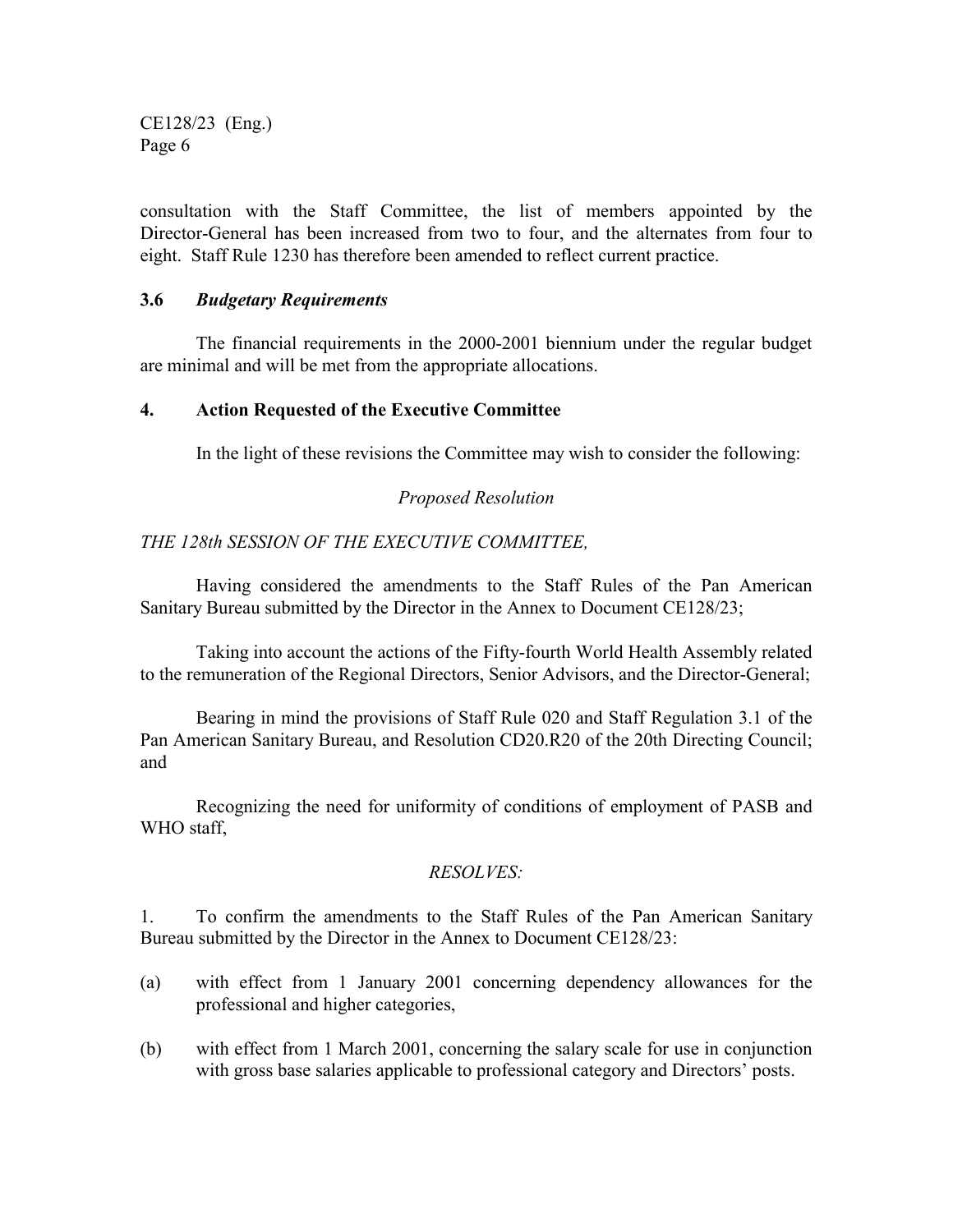- 2. To establish, effective 1 March 2001:
- (a) the net annual salary of the Deputy Director at \$104,341 at dependency rate and \$94,484 at single rate;
- (b) the annual net salary of the Assistant Director at \$103,341 at dependency rate and \$93,484 at single rate.

3. To recommend to the 43rd Directing Council that it establish the annual salary of the Director at \$113,762 at dependency rate and \$102,379 at single rate, effective 1 March 2001.

4. To confirm the amendments to Staff Rules 365, 380, 620, 650, 740, 760, 760.1, 760.2, 820, and 1230, as appear in the Annex to this document.

Annex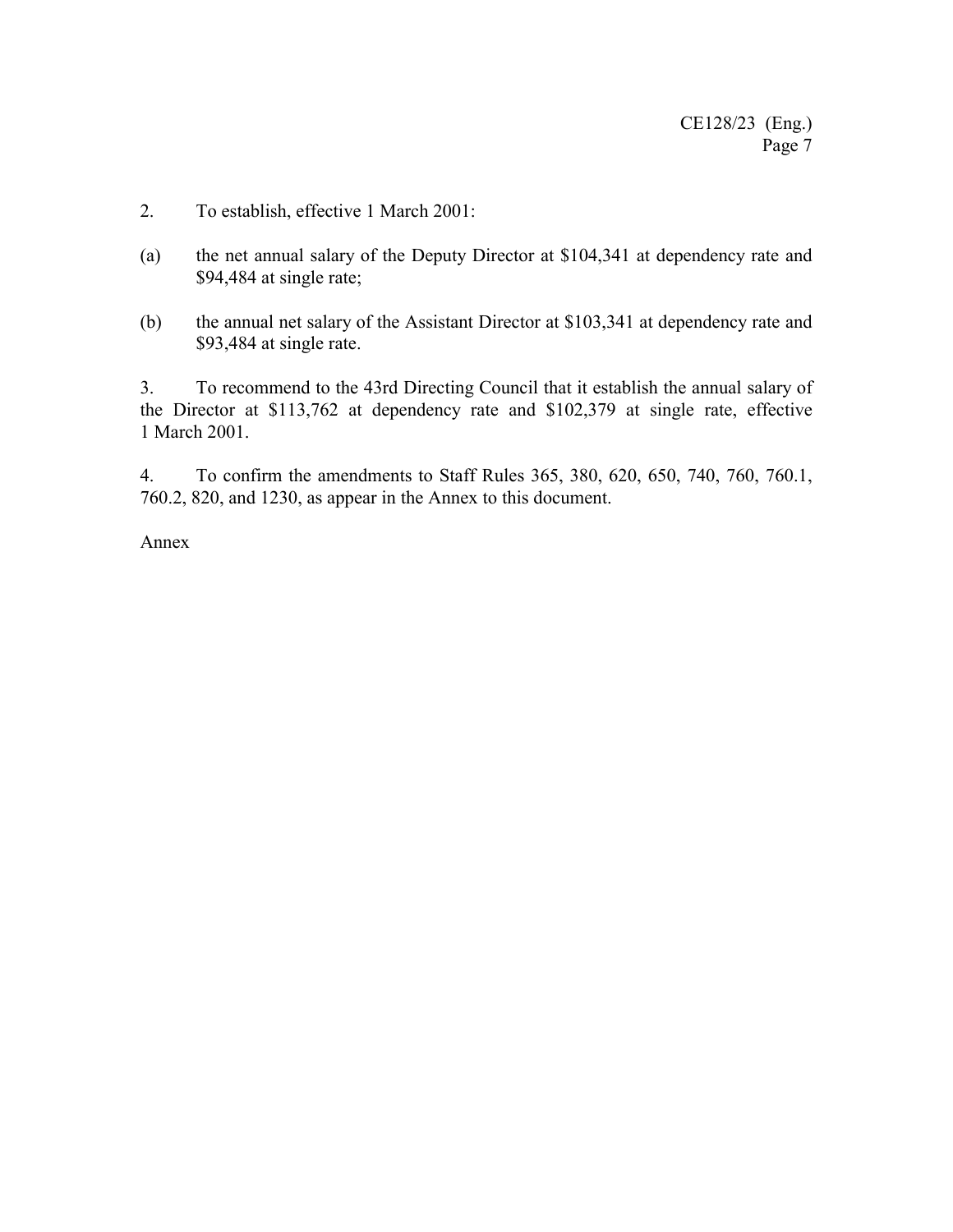CE128/23 (Eng.) Annex

# **Text of the Amended Staff Rules**

## 330. Salaries

330.2 The following schedule of annual gross and annual base salaries shall apply to all professional and higher category posts with effect from 1 March 2001: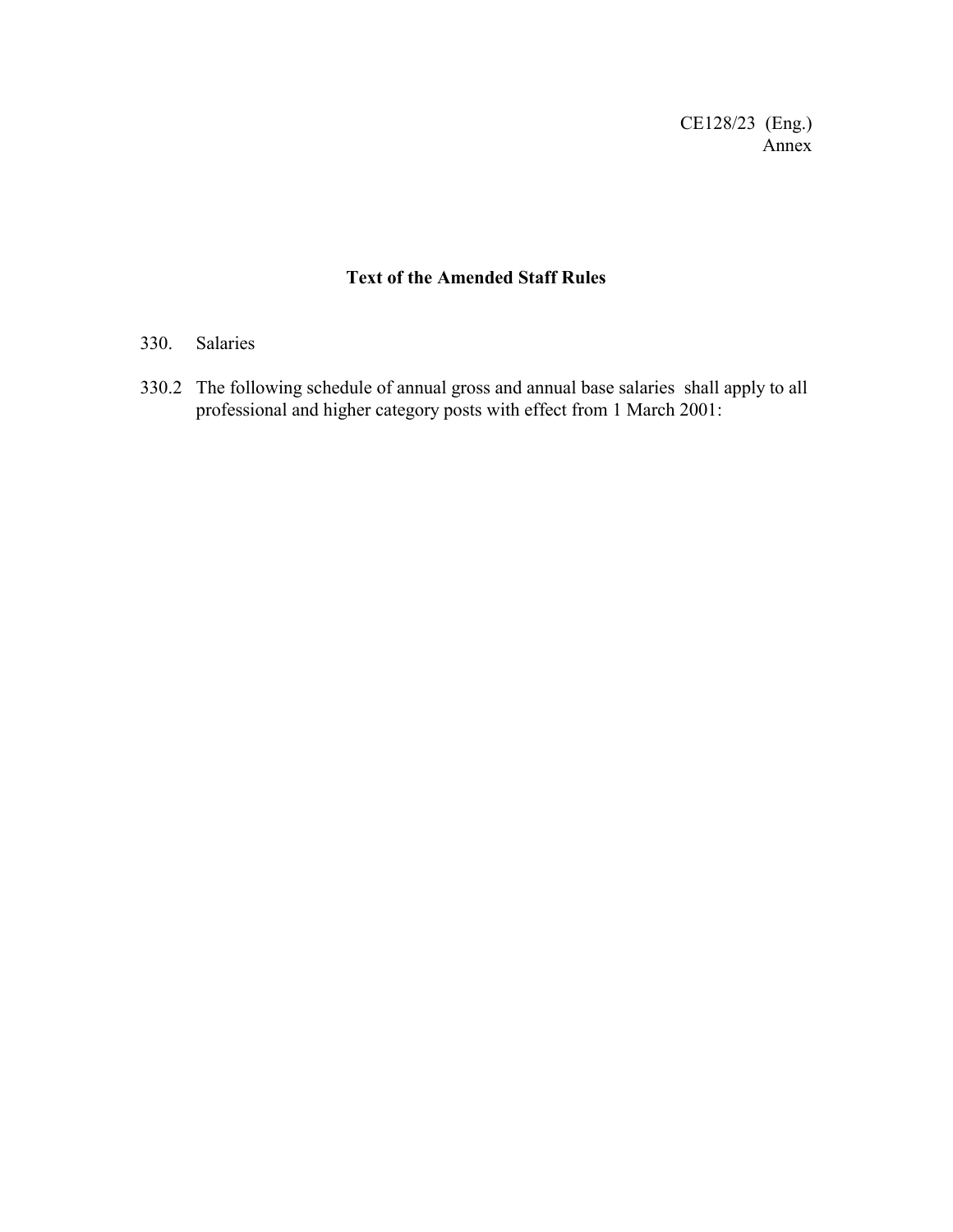# Salary scale for the professional and higher graded categories: annual gross salaries and net equivalents after application of staff assessment<sup>1</sup>

(effective 1 March 2001)

|       |       |          |                |         |         |         |         | (US dollars)   |             |         |         |         |         |         |         |         |
|-------|-------|----------|----------------|---------|---------|---------|---------|----------------|-------------|---------|---------|---------|---------|---------|---------|---------|
|       |       |          |                |         |         |         |         | Step           |             |         |         |         |         |         |         |         |
| Level |       | -1       | $\overline{2}$ | 3       | 4       | 5       | 6       | $\overline{7}$ | $\,$ 8 $\,$ | 9       | 10      | 11      | 12      | 13      | 14      | 15      |
| $D-2$ | Gross | 124 384  | 127 132        | 129 877 | 132 623 | 135 369 | 138 115 |                |             |         |         |         |         |         |         |         |
|       | Net D | 87318    | 89 022         | 90 724  | 92 4 26 | 94 129  | 95 831  |                |             |         |         |         |         |         |         |         |
|       | Net S | 80 218   | 81 645         | 83 072  | 84 498  | 85 925  | 87 352  |                |             |         |         |         |         |         |         |         |
| $D-1$ | Gross | 109 894  | 112 245        | 114 598 | 116 944 | 119 297 | 121 648 | 124 002        | 126 352     | 128 702 |         |         |         |         |         |         |
|       | Net D | 78 3 3 4 | 79 792         | 81 251  | 82 705  | 84 164  | 85 622  | 87 081         | 88 538      | 89 995  |         |         |         |         |         |         |
|       | Net S | 72 407   | 73 687         | 74 967  | 76 245  | 77 525  | 78 796  | 80 018         | 81 240      | 82 460  |         |         |         |         |         |         |
| $P-5$ | Gross | 96 705   | 98 832         | 100 961 | 103 089 | 105 216 | 107 342 | 109 471        | 111 598     | 113 724 | 115 853 | 117982  | 120 106 | 122 234 |         |         |
|       | Net D | 70 157   | 71 476         | 72 796  | 74 115  | 75 434  | 76 752  | 78 072         | 79 391      | 80 709  | 82 0 29 | 83 349  | 84 666  | 85 985  |         |         |
|       | Net S | 65 176   | 66 385         | 67 545  | 68 703  | 69 862  | 71 018  | 72 177         | 73 335      | 74 493  | 75 651  | 76 809  | 77966   | 79 101  |         |         |
| $P-4$ | Gross | 79 780   | 81733          | 83 680  | 85 627  | 87 579  | 89 5 27 | 91 571         | 93 645      | 95 723  | 97 795  | 99 869  | 101 947 | 104 019 | 106 095 | 108 171 |
|       | Net D | 59 255   | 60 544         | 61829   | 63 114  | 64 402  | 65 688  | 66 974         | 68 260      | 69 548  | 70 833  | 72 119  | 73 407  | 74 692  | 75 979  | 77 266  |
|       | Net S | 55 180   | 56 364         | 57 543  | 58 722  | 59 902  | 61 080  | 62 259         | 63 439      | 64 617  | 65 796  | 66 949  | 68 082  | 69 210  | 70 340  | 71 470  |
| $P-3$ | Gross | 65 388   | 67 220         | 69 053  | 70 880  | 72 714  | 74 544  | 76 373         | 78 206      | 80 038  | 81 868  | 83 700  | 85 5 29 | 87 361  | 89 191  | 91 089  |
|       | Net D | 49 756   | 50 965         | 52 175  | 53 381  | 54 591  | 55 799  | 57 006         | 58 216      | 59 4 25 | 60 633  | 61 842  | 63 049  | 64 258  | 65 4 66 | 66 675  |
|       | Net S | 46 445   | 47 556         | 48 669  | 49 780  | 50 892  | 52 002  | 53 113         | 54 225      | 55 335  | 56 447  | 57 555  | 58 663  | 59 770  |         |         |
| $P-2$ | Gross | 53 129   | 54 632         | 56 132  | 57 633  | 59 135  | 60 692  | 62 3 32        | 63 967      | 65 606  | 67 244  | 68 879  | 70 520  |         |         |         |
|       | Net D | 41 253   | 42 3 3 5       | 43 415  | 44 4 96 | 45 577  | 46 657  | 47 739         | 48 818      | 49 900  | 50 981  | 52 060  | 53 143  |         |         |         |
|       | Net S | 38 694   | 39 675         | 40 653  | 41 633  | 42 611  | 43 592  | 44 5 8 7       | 45 580      | 46 577  | 47 571  | 48 5 64 | 49 5 61 |         |         |         |
| $P-1$ | Gross | 41 189   | 42 633         | 44 075  | 45 5 19 | 46 960  | 48 403  | 49 847         | 51 290      | 52 731  | 54 174  |         |         |         |         |         |
|       | Net D | 32 656   | 33 696         | 34 734  | 35 774  | 36 811  | 37850   | 38 890         | 39 9 29     | 40 966  | 42 005  |         |         |         |         |         |
|       | Net S | 30 805   | 31 763         | 32 720  | 33 677  | 34 633  | 35 590  | 36 548         | 37493       | 38 4 34 | 39 375  |         |         |         |         |         |

D= Rate applicable to staff members with a dependent spouse or child.

S= Rate applicable to staff members with no dependent spouse or child.

<sup>&</sup>lt;sup>1</sup> This scale will be implemented in conjunction with a consolidation of 5.1% of post adjustment. Post adjustment indices and multipliers at all duty stations will be modified, effective 1 March 2001. Thereafter, or adjustment classifications will be implemented on the basis of movements of the consolidated post-adjustment indices.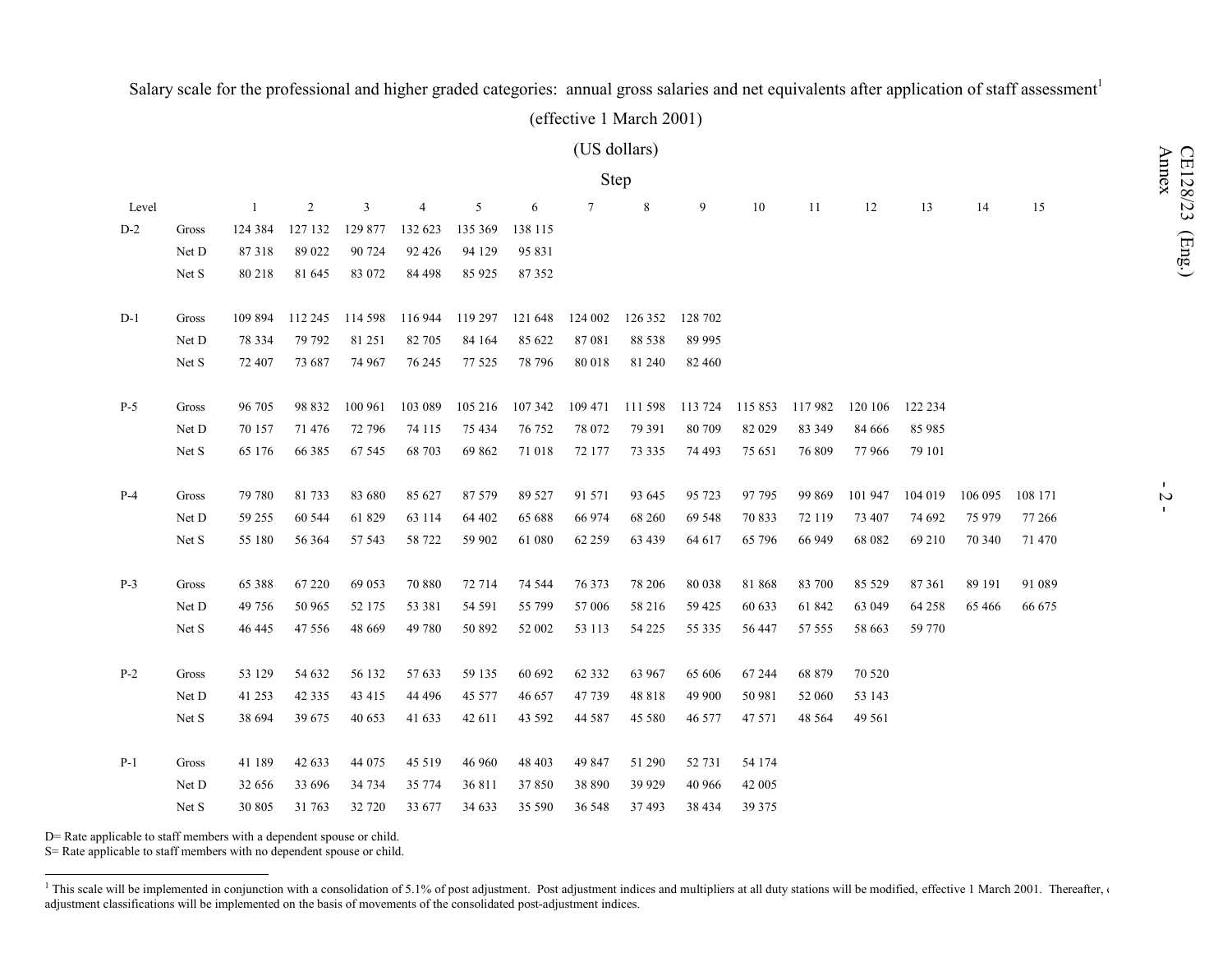### 340 DEPENDENTS' ALLOWANCES

A staff member in a post of professional or higher grade, except for short-term staff members appointed under Rule 1320 or consultants appointed under Rule 1330, is entitled to a dependent's allowance as defined in Rule 310.5, to be paid as follows:

- 340.1 US\$ 1,936 per annum for a child, except that in cases where there is no dependent spouse the first dependent child is not entitled to an allowance. The entitlement shall be reduced by the amount of any benefit paid from any other public source by way of social security payments, or under public law, by reason of such child.
- 340.2 US\$ 3,872 per annum for a child, who is physically or mentally incapacitated, subject to the conditions defined in Rule 340.1, except that if the staff member has no dependent spouse and receives the "with dependent" rate of net salary by virtue of such a child, an allowance of US\$ 1,936 shall be payable.
- 340.3 US\$ 693 per year for a father, mother, brother, or sister.
- 365 ASSIGNMENT GRANT
- 365.4 If a staff member resigns from the Bureau within six months of the date of appointment or reassignment, any assignment grant paid under Rules 365.1 and 365.3 is recoverable proportionately under conditions established by the Director.
- 380 PAYMENTS AND DEDUCTIONS
- 380.5 Deductions from salaries, wages, and other emoluments, including terminal entitlements, may be made only in the following cases:
	- 380.5.1 for the staff member's contributions to the Staff Pension Fund and for health insurance;
	- 380.5.2 for indebtedness to the Bureau;
	- 380.5.3 appropriate charges for staff members officially provided with lodging at no cost or at nominal rent;
	- 380.5.4 as otherwise authorized by the staff member and agreed by the Bureau;
	- 380.5.5 for indebtedness to third parties when any deduction for this purpose is authorized by the Director.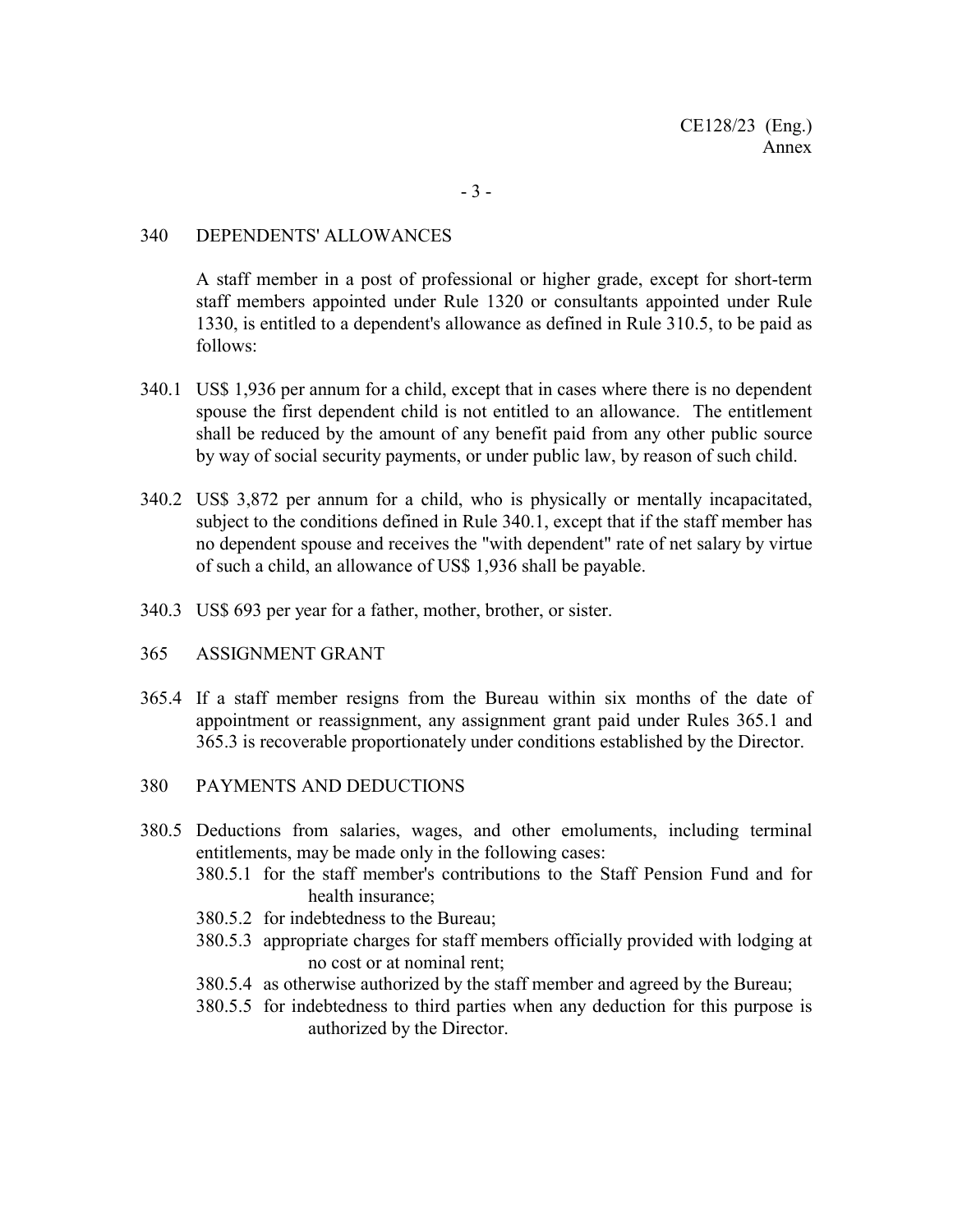CE128/23 (Eng.) Annex

#### - 4 -

#### 620 OFFICIAL HOLIDAYS

Ten holidays are observed per year, and except as otherwise decided by the Director, the dates will be fixed following, as far as practicable, the 10 most commonly observed holidays in the locality.

#### 650 SPECIAL LEAVE

Special leave with full, partial, or no pay may be granted for training or research in the interest of the Bureau or for other valid reasons, including the death of a close relative or the adoption of a child under conditions determined by the Director. Normally, such leave shall not be granted until all accrued annual leave has been exhausted and normally shall not exceed one year in duration. Periods of special leave shall be credited for all purposes except as otherwise specified in the Rules.

#### 740 SICK LEAVE

740.2 Any absence of more than three consecutive working days which is to be charged as sick leave must be supported by a certificate from a duly recognized medical practitioner stating that the staff member is unable to perform his duties and indicating the probable duration of the illness. Not more than seven working days of uncertified absences within one calendar year shall be charged to sick leave. Part or all of this uncertified sick leave may be granted to attend to serious familyrelated emergencies, other than in the event of the death of an immediate family member, in which case the certification requirement in respect of three consecutive working days shall not apply.

#### 760 MATERNITY LEAVE AND PATERNITY LEAVE

- 760.1 Staff members appointed for periods of one year or more shall be entitled to maternity leave and paternity leave with full salary and allowances.
- 760.2 Maternity leave. Upon presentation of a certificate from a duly recognized medical practitioner stating that her confinement will probably take place within six weeks, a staff member shall be entitled to maternity leave. At the request of the staff member and on medical advice, the Director may permit the maternity leave to commence less than six weeks but not less than two weeks before the expected date of confinement. Maternity leave shall extend for a period of 16 weeks from the time it is granted, except that in no case shall it terminate less than 10 weeks after the actual date of her confinement.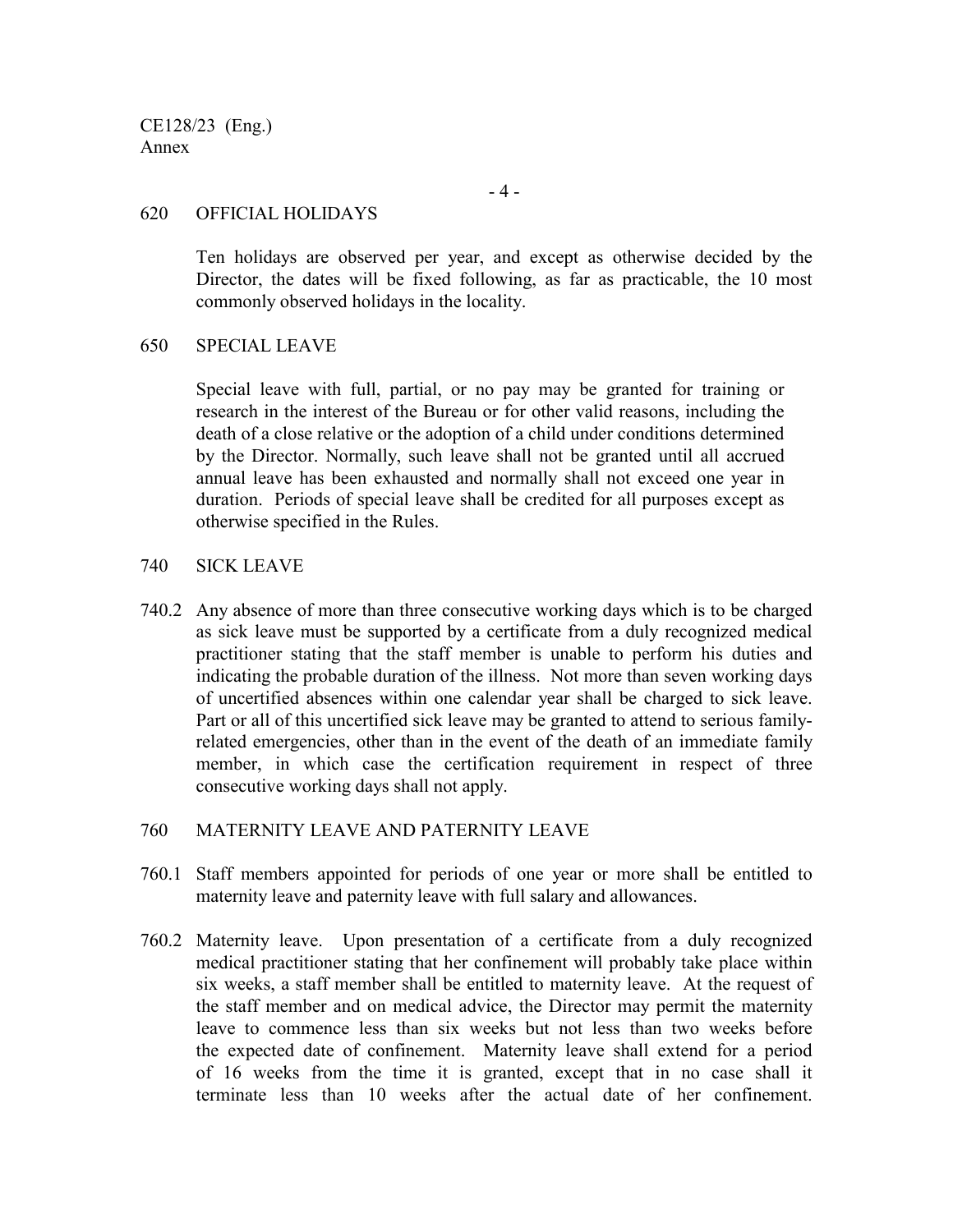- 760.3 A nursing mother shall be allowed additional maternity leave of sufficient time each day to nurse her child.
- 760.4 Where both parents of a newborn child are staff members of the Pan American Sanitary Bureau, any unused portion of maternity leave to which the mother would otherwise have been entitled under Rule 760.2 may be used by the father of the child, under conditions established by the Director.
- 760.5 Paternity leave. A staff member shall be entitled to paternity leave for up to five days upon presentation of satisfactory evidence of the birth of his child.

#### 820 TRAVEL OF SPOUSE AND CHILDREN

- 820.2 Except for staff referred to in Rules 1320 and 1330, the Bureau shall pay the travel expenses of a staff member's spouse and dependent children as defined in Rule 820.1 under the following circumstances:
	- 820.2.9 in other appropriate cases, when, in the opinion of the Director, there are compelling reasons for paying such expenses.
- 1230 BOARDS OF APPEAL
- 1230.4 The headquarters Board of Appeal shall consist of five members having equal votes as follows:
	- 1230.4.1 A chairman and three alternate chairmen appointed by the Director after consultation with the representatives of the staff;
	- 1230.4.2 two members drawn from a list of four members and eight alternates appointed by the Director;
	- 1230.4.3 two members representing the staff, drawn from a panel organized in three groups.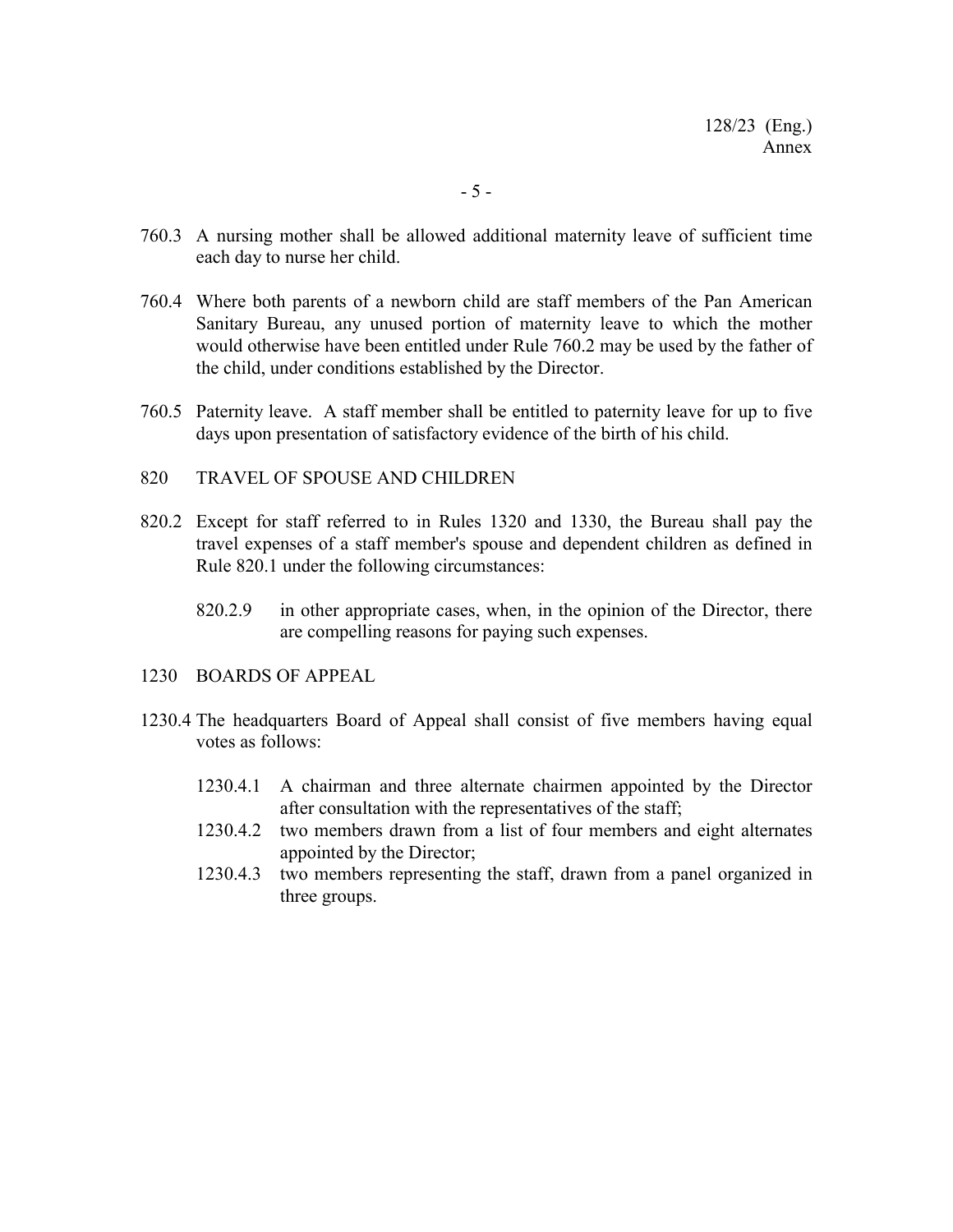#### **ANNEXCONFIRMATION OF AMENDMENTS TO THE STAFF RULES**

| <b>Staff Rule/Subject</b>    |       | <b>Existing Text</b>                                                                                                                                                                                                                                                                                                                                                                                                   | <b>Proposed Text</b> |                                                                                                                                                                                                                                                                                                                                                                                                                                                                                                                                              |                                                                                                                                                                                                                                                                                                                                                                                                                                                                                                                                                            |  |  |  |
|------------------------------|-------|------------------------------------------------------------------------------------------------------------------------------------------------------------------------------------------------------------------------------------------------------------------------------------------------------------------------------------------------------------------------------------------------------------------------|----------------------|----------------------------------------------------------------------------------------------------------------------------------------------------------------------------------------------------------------------------------------------------------------------------------------------------------------------------------------------------------------------------------------------------------------------------------------------------------------------------------------------------------------------------------------------|------------------------------------------------------------------------------------------------------------------------------------------------------------------------------------------------------------------------------------------------------------------------------------------------------------------------------------------------------------------------------------------------------------------------------------------------------------------------------------------------------------------------------------------------------------|--|--|--|
|                              |       | Section 3 - Salary, Post Adjustment, Allowances and Grants                                                                                                                                                                                                                                                                                                                                                             |                      |                                                                                                                                                                                                                                                                                                                                                                                                                                                                                                                                              |                                                                                                                                                                                                                                                                                                                                                                                                                                                                                                                                                            |  |  |  |
| 365. Assignment Grant        | 365.4 | If a staff member resigns from the Bureau within six<br>months of the date of his appointment, any assignment<br>grant paid under Rules 365.1 and 365.3 is recoverable<br>proportionately under conditions established by the<br>Director.                                                                                                                                                                             | 365.4                |                                                                                                                                                                                                                                                                                                                                                                                                                                                                                                                                              | If a staff member resigns from the Bureau within six months of<br>the date of appointment or reassignment, any assignment grant<br>paid under Rules 365.1 and 365.3 is recoverable<br>proportionately under conditions established by the Director.                                                                                                                                                                                                                                                                                                        |  |  |  |
| 380. Payments and Deductions | 380.5 | Salaries are subject only to the following deductions:<br>380.5.1 for the staff member's contributions to the Staff<br>Pension Fund and for health insurance;<br>380.5.2 for indebtedness to the Bureau;<br>380.5.3 appropriate charges for staff members<br>officially provided with lodging at no cost or<br>at nominal rent;<br>380.5.4 as otherwise authorized by the staff member<br>and agreed by the Bureau.    | 380.6                | following cases:<br>380.5.1<br>380.5.6<br>380.5.7<br>380.5.8<br>380.5.9                                                                                                                                                                                                                                                                                                                                                                                                                                                                      | Deductions, from salaries, wages and other emoluments,<br>including terminal entitlements, may be made only in the<br>for the staff member's contributions to the Staff<br>Pension Fund and for health insurance;<br>For indebtedness to the Bureau;<br>Appropriate charges for staff members officially<br>provided with lodging at no cost or at nominal rent;<br>As otherwise authorized by the staff member and<br>agreed by the Bureau;<br>For indebtedness to third parties when any<br>deduction for this purpose is authorized by the<br>Director. |  |  |  |
|                              |       | Section 6 - Attendance and Leave                                                                                                                                                                                                                                                                                                                                                                                       |                      |                                                                                                                                                                                                                                                                                                                                                                                                                                                                                                                                              |                                                                                                                                                                                                                                                                                                                                                                                                                                                                                                                                                            |  |  |  |
| 620. Official Holidays       | 620.  | Nine holidays are observed per year, the dates being<br>fixed following, as far as practicable, the nine most<br>commonly observed holidays in the locality.                                                                                                                                                                                                                                                           | 620.                 | locality.                                                                                                                                                                                                                                                                                                                                                                                                                                                                                                                                    | Ten holidays are observed per year, and except as otherwise<br>decided by the Director the dates being fixed following, as far<br>as practicable, the ten most commonly observed holidays in the                                                                                                                                                                                                                                                                                                                                                           |  |  |  |
| 650. Special Leave           | 650.  | Special leave with full, partial or no pay may be granted<br>for training or research in the interests of the Bureau or<br>for other valid reasons. Normally such leave shall not<br>be granted until all accrued annual leave has been<br>exhausted and normally shall not exceed one year in<br>duration. Periods of special leave shall be credited for<br>all purposes except as otherwise specified in the Rules. | 650.                 | Special leave with full, partial or no pay may be granted for<br>training or research in the interest of the Bureau or for other<br>valid reasons, including the death of a close relative or the<br>adoption of a child under conditions determined by the<br>Director. Normally, such leave shall not be granted until all<br>accrued annual leave has been exhausted and normally shall<br>not exceed one year in duration. Periods of special leave shall<br>be credited for all purposes except as otherwise specified in the<br>Rules. |                                                                                                                                                                                                                                                                                                                                                                                                                                                                                                                                                            |  |  |  |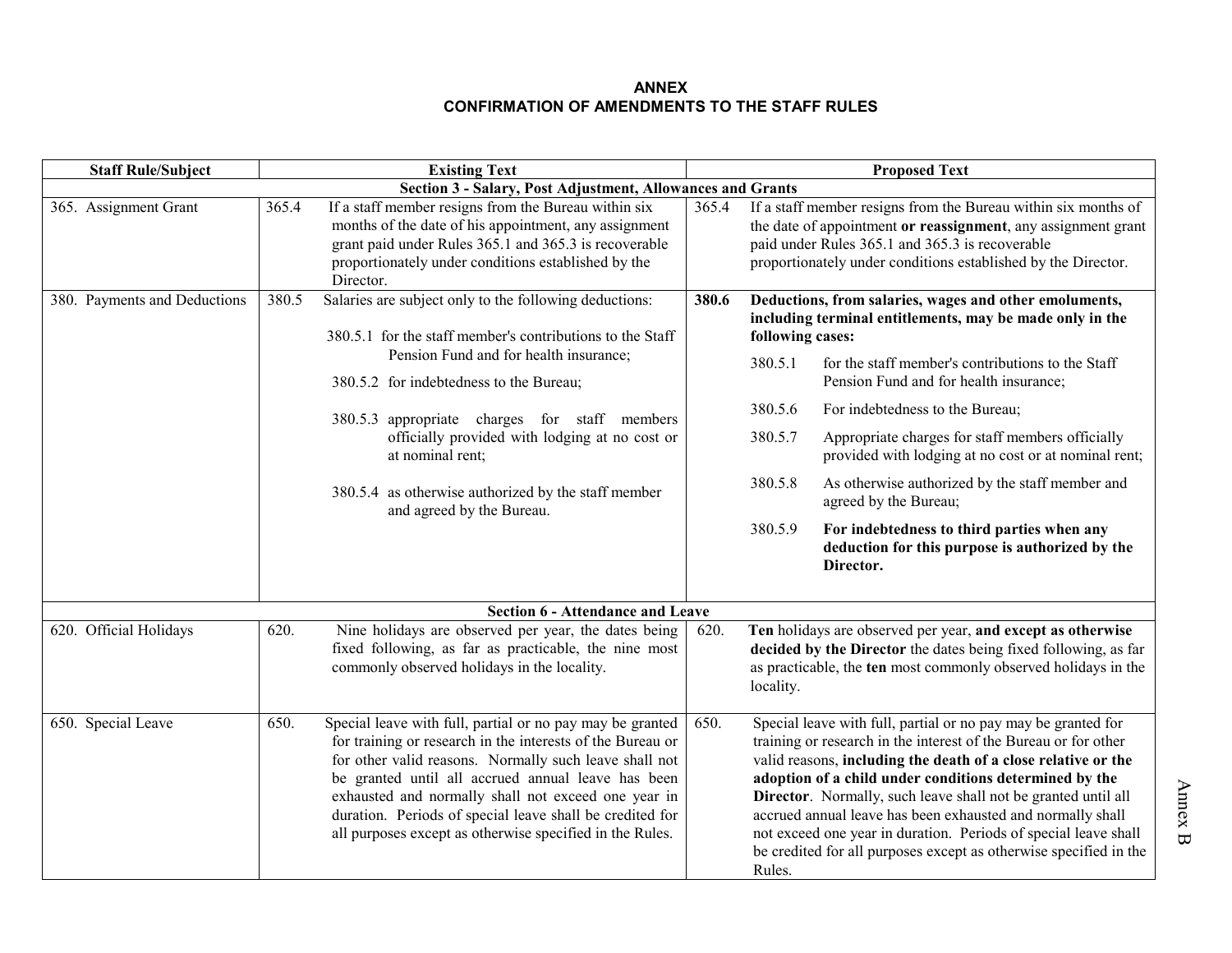| <b>Section 7 - Social Security</b>          |       |                                                                                                                                                                                                                                                                                                                                                                                                                                                                                                                                                                                |       |                                                                                                                                                                                                                                                                                                                                                                                                                                                                                                                                                                                                                                                                                                                                 |  |  |  |  |
|---------------------------------------------|-------|--------------------------------------------------------------------------------------------------------------------------------------------------------------------------------------------------------------------------------------------------------------------------------------------------------------------------------------------------------------------------------------------------------------------------------------------------------------------------------------------------------------------------------------------------------------------------------|-------|---------------------------------------------------------------------------------------------------------------------------------------------------------------------------------------------------------------------------------------------------------------------------------------------------------------------------------------------------------------------------------------------------------------------------------------------------------------------------------------------------------------------------------------------------------------------------------------------------------------------------------------------------------------------------------------------------------------------------------|--|--|--|--|
| 740. Sick leave                             | 740.2 | Any absence of more than three consecutive working<br>days which is to be charged as sick leave must be<br>supported by a certificate from a duly recognized<br>medical practitioner stating that the staff member is<br>unable to perform his duties and indicating the<br>probable duration of the illness. Not more than seven<br>working days of uncertified absences within one<br>calendar year shall be charged as sick leave.                                                                                                                                          | 740.2 | Any absence of more than three consecutive working days<br>which is to be charged as sick leave must be supported by a<br>certificate from a duly recognized medical practitioner stating<br>that the staff member is unable to perform his duties and<br>indicating the probable duration of the illness. Not more than<br>seven working days of uncertified absences within one<br>calendar year shall be charged to sick leave. Part or all of<br>this uncertified sick leave may be granted to attend to<br>serious family-related emergencies, other than in the event<br>of the death of a close relative in which case the<br>certification requirement in respect of three consecutive<br>working days shall not apply. |  |  |  |  |
| 760. Maternity leave and<br>paternity leave | 760.  | Maternity leave                                                                                                                                                                                                                                                                                                                                                                                                                                                                                                                                                                | 760.  | Maternity leave and paternity leave                                                                                                                                                                                                                                                                                                                                                                                                                                                                                                                                                                                                                                                                                             |  |  |  |  |
| 760.1                                       | 760.1 | Staff members appointed for periods of one year or<br>more shall be entitled to maternity leave with full<br>salary and allowances.                                                                                                                                                                                                                                                                                                                                                                                                                                            | 760.6 | Staff members appointed for periods of one year or more shall<br>be entitled to maternity leave and paternity leave with full<br>salary and allowances.                                                                                                                                                                                                                                                                                                                                                                                                                                                                                                                                                                         |  |  |  |  |
| 760.2                                       | 760.2 | Any such staff member, on presentation of a certificate<br>from a duly recognized medical practitioner stating<br>that her confinement will probably take place within<br>six weeks, shall be allowed to absent herself from her<br>duties until her confinement. At the request of the<br>staff member and on medical advice, the Director may<br>permit the maternity leave to commence less than six<br>weeks but not less than two weeks before the expected<br>date of confinement. Maternity leave shall extend for<br>a period of 16 weeks from the time it is granted, | 760.7 | Maternity leave. On presentation of a certificate from a duly<br>recognized medical practitioner stating that her confinement<br>will probably take place within six weeks, a staff member<br>shall be entitled to maternity leave. At the request of the<br>staff member and on medical advice, the Director may permit<br>the maternity leave to commence less than six weeks but not<br>less than two weeks before the expected date of confinement.<br>Maternity leave shall extend for a period of 16 weeks from the<br>time it is granted, except that in no case shall it terminate less<br>than ten weeks after the actual date of her confinement.                                                                     |  |  |  |  |
|                                             |       | except that in no case shall it terminate less than ten<br>weeks after the actual date of confinement.                                                                                                                                                                                                                                                                                                                                                                                                                                                                         | 760.8 | A nursing mother shall be allowed additional maternity leave of<br>sufficient time each day to nurse her child.                                                                                                                                                                                                                                                                                                                                                                                                                                                                                                                                                                                                                 |  |  |  |  |
| 760.3                                       | 760.3 | A nursing mother shall be allowed additional maternity<br>leave of sufficient time each day to nurse her child.                                                                                                                                                                                                                                                                                                                                                                                                                                                                | 760.9 | Where both parents of a newborn child are staff members<br>of the Pan American Health Organization, any unused<br>portion of maternity leave to which the mother would<br>otherwise have been entitled under Rule 760.2 may be used<br>by the father of the child, under conditions established by<br>the Director.                                                                                                                                                                                                                                                                                                                                                                                                             |  |  |  |  |
|                                             |       |                                                                                                                                                                                                                                                                                                                                                                                                                                                                                                                                                                                |       | 760.10 Paternity leave. A staff member shall be entitled to<br>paternity leave for up to five days upon presentation of<br>satisfactory evidence of the birth of his child.                                                                                                                                                                                                                                                                                                                                                                                                                                                                                                                                                     |  |  |  |  |

- 2 -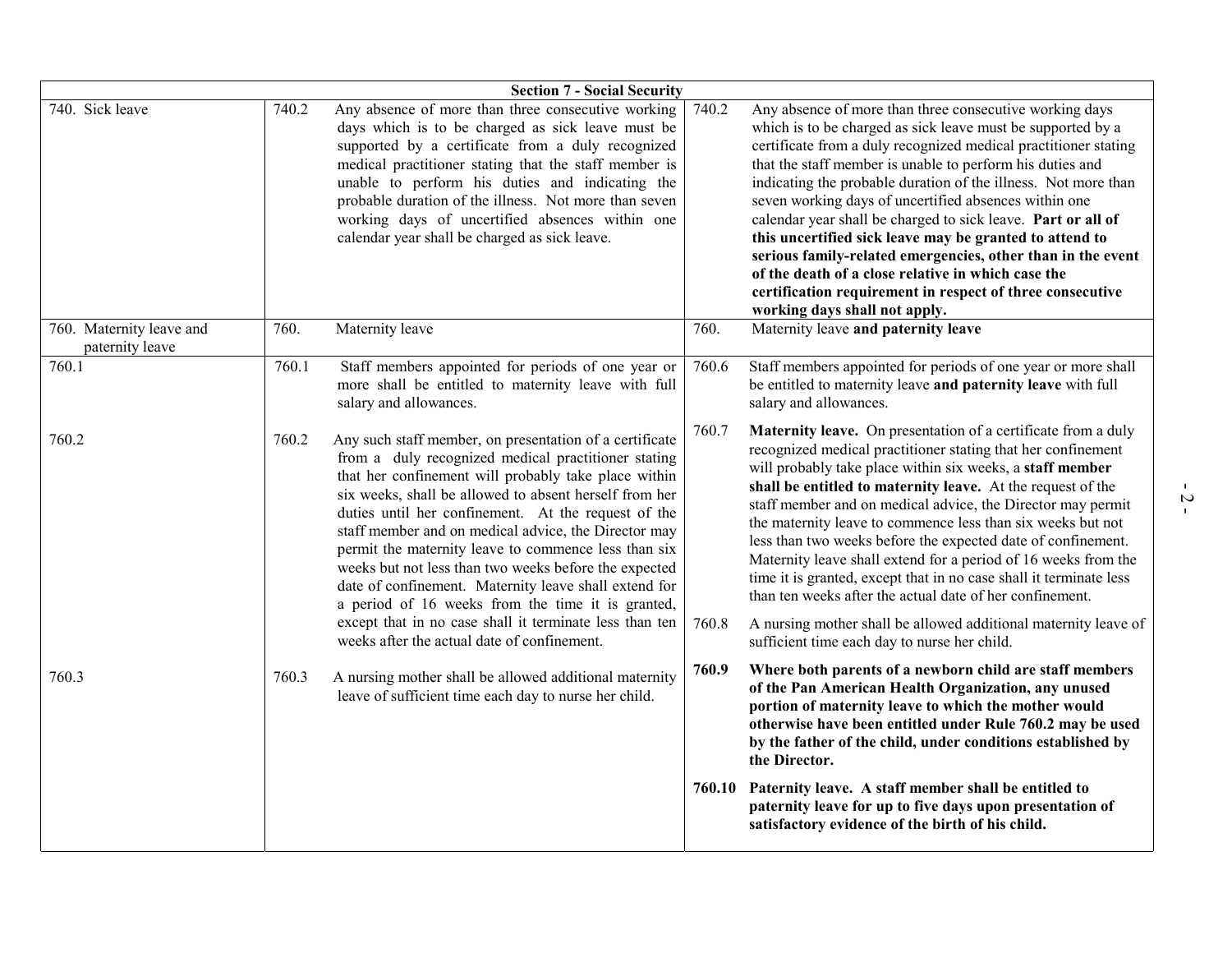| <b>Section 8 - Travel and Transportation</b>          |        |          |                                                                                                                                                                                                                      |        |                                                                                                                                                                                                                      |  |  |  |  |
|-------------------------------------------------------|--------|----------|----------------------------------------------------------------------------------------------------------------------------------------------------------------------------------------------------------------------|--------|----------------------------------------------------------------------------------------------------------------------------------------------------------------------------------------------------------------------|--|--|--|--|
| Travel of staff member<br>820.<br>with nursing infant | 820.2  |          | Except for staff referred to in Rules 1320 and 1330,<br>the Bureau shall pay the travel expenses of a staff<br>member's spouse and dependent children as defined in<br>Rule 820.1 under the following circumstances: |        | Except for staff referred to in Rules 1320 and 1330, the Bureau<br>shall pay the travel expenses of a staff member's spouse and<br>dependent children as defined in Rule 820.1 under the<br>following circumstances: |  |  |  |  |
|                                                       |        |          |                                                                                                                                                                                                                      |        | 820.2.9<br>in other appropriate cases, when, in the<br>opinion of the Director, there are compelling<br>reasons for paying such expenses.                                                                            |  |  |  |  |
|                                                       |        |          | <b>Section 12 - Appeals</b>                                                                                                                                                                                          |        |                                                                                                                                                                                                                      |  |  |  |  |
| 1230. Boards of Appeal                                | 1230.4 |          | The headquarters Board of Appeal shall consist of five<br>members having equal votes, as follows:                                                                                                                    | 1230.5 | The headquarters Board of Appeal shall consist of five<br>members having equal votes as follows:                                                                                                                     |  |  |  |  |
|                                                       |        | 1230.4.1 | a chairman and two alternate chairmen<br>the<br>Director<br>appointed<br>by<br>after<br>consultation with the representatives of the                                                                                 |        | 1230.4.1 A chairman and three alternate chairmen appointed<br>by the Director after consultation with the<br>representatives of the staff;                                                                           |  |  |  |  |
|                                                       |        |          | staff;                                                                                                                                                                                                               |        | 1230.4.2 Two members drawn from a list of four members<br>and eight alternates appointed by the Director;                                                                                                            |  |  |  |  |
|                                                       |        | 1230.4.2 | two members and four alternates appointed<br>by the Director;                                                                                                                                                        |        | 1230.4.3 Two members representing the staff, drawn from a<br>panel organized in three groups                                                                                                                         |  |  |  |  |
|                                                       |        | 1230.4.3 | two members representing the staff, drawn<br>from a panel organized in three groups:                                                                                                                                 |        |                                                                                                                                                                                                                      |  |  |  |  |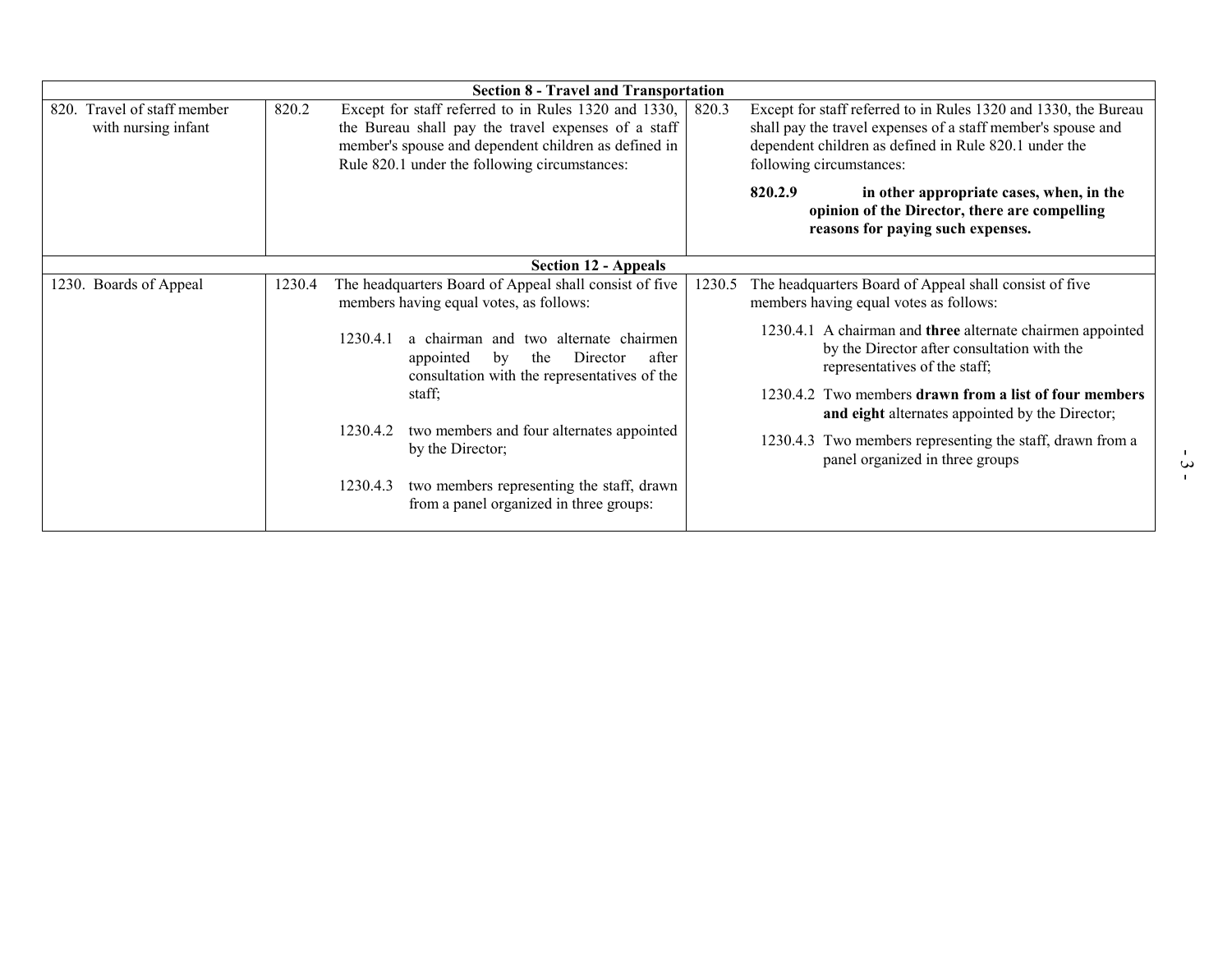



**128th SESSION OF THE EXECUTIVE COMMITTEE**

*Washington, D.C., 25-29 June 2001*

*RESOLUTION*

# *CE128.R4*

## **AMENDMENTS TO THE PASB STAFF RULES**

## *THE 128th SESSION OF THE EXECUTIVE COMMITTEE,*

Having considered the amendments to the Staff Rules of the Pan American Sanitary Bureau submitted by the Director in the Annex to Document CE128/23 and its corrigendum;

Taking into account the actions of the Fifty-fourth World Health Assembly related to the remuneration of the Regional Directors, Senior Advisors, and the Director-General;

Bearing in mind the provisions of Staff Rule 020 and Staff Regulation 3.1 of the Pan American Sanitary Bureau, and Resolution CD20.R20 of the 20th Directing Council; and

Recognizing the need for uniformity of conditions of employment of PASB and WHO staff,